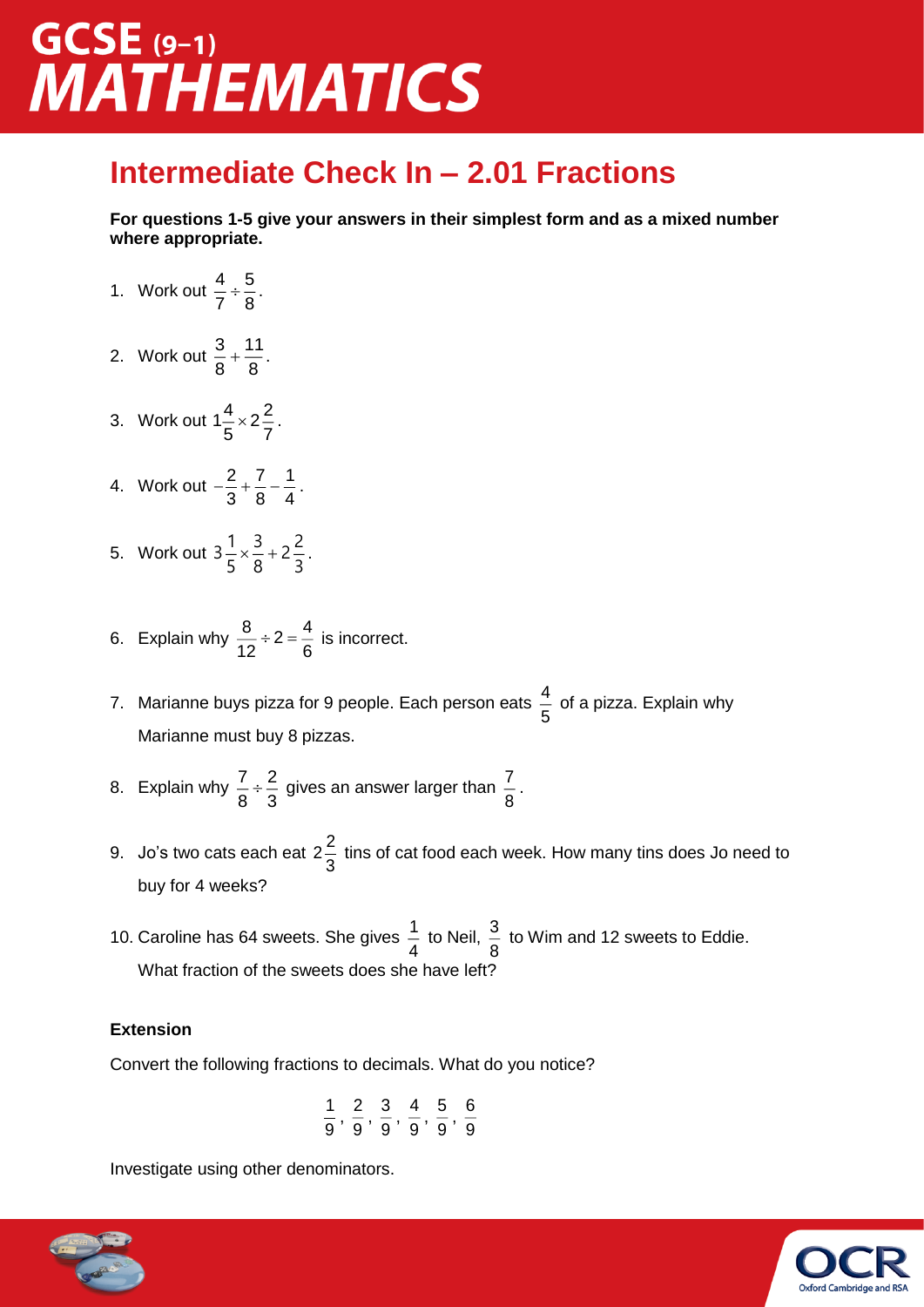## $GCSE$  (9-1) **MATHEMATICS**

#### **Answers**

- 1.  $\frac{32}{1}$ 35
- 2.  $1\frac{3}{7}$ 4
- 3.  $4\frac{4}{3}$ 35
- 4.  $-\frac{1}{2}$  $-\frac{1}{24}$
- 5.  $3\frac{13}{17}$ 15
- 6. It should be multiplied by  $\frac{1}{2}$  $\frac{1}{2}$  to give  $\frac{4}{12}$  =  $\frac{1}{3}$  $\frac{1}{12} = \frac{1}{3}$ .
- 7.  $\frac{4}{7} \times 9 = \frac{36}{7} = 7\frac{1}{7}$  $\frac{1}{5}$  × 9 =  $\frac{36}{5}$  = 7  $\frac{1}{5}$  so round up to 8 whole pizzas.
- 8. Dividing by  $\frac{2}{3}$  $\frac{2}{3}$  is the same as multiplying by  $\frac{3}{2}$  $\frac{3}{2}$  or 1 $\frac{1}{2}$  $\frac{1}{2}$ .
- 9.  $2 \times 4 \times 2 = \frac{64}{3} = 21\frac{1}{3}$  $\times$  4  $\times$  2  $\frac{2}{3}$  =  $\frac{3}{3}$  = 21 $\frac{1}{3}$  so round up to 22 cans.
- 10. 64 (16 + 24 + 12) = 12, so the fraction remaining =  $\frac{12}{24} = \frac{3}{44}$  $=\frac{12}{64}=\frac{9}{16}$ .

#### **Extension**

0.11… 0.22… 0.33… 0.44… 0.55… 0.66…

We'd like to know your view on the resources we produce. By clicking on ['Like'](mailto:resources.feedback@ocr.org.uk?subject=I%20liked%20the%20GCSE%20(9-1)%20Mathematics%20Foundation%20Check%20In%20-%202.01%20Fractions) or ['Dislike'](mailto:resources.feedback@ocr.org.uk?subject=I%20disliked%20the%20GCSE%20(9-1)%20Mathematics%20Foundation%20Check%20In%20-%202.01%20Fractions) you can help us to ensure that our resources work for you. When the email template pops up please add additional comments if you wish and then just click 'Send'. Thank you.

If you do not currently offer this OCR qualification but would like to do so, please complete the Expression of Interest Form which can be found here[: www.ocr.org.uk/expression-of-interest](http://www.ocr.org.uk/expression-of-interest)

#### **OCR Resources**: *the small print*

OCR's **resources** are provided to support the teaching of OCR specifications, but in no way constitute an endorsed teaching method that is required by the Board, and the decision to use them lies with the individual teacher. Whilst every effort is made to ensure the accuracy of the content, OCR cannot be held responsible for any errors or omissions within these resources.

© OCR 2016 - This resource may be freely copied and distributed, as long as the OCR logo and this message remain intact and OCR is acknowledged as the originator of this work. OCR acknowledges the use of the following content: n/a

Please get in touch if you want to discuss the accessibility of resources we offer to support delivery of our qualifications: [resources.feedback@ocr.org.uk](mailto:resources.feedback@ocr.org.uk)